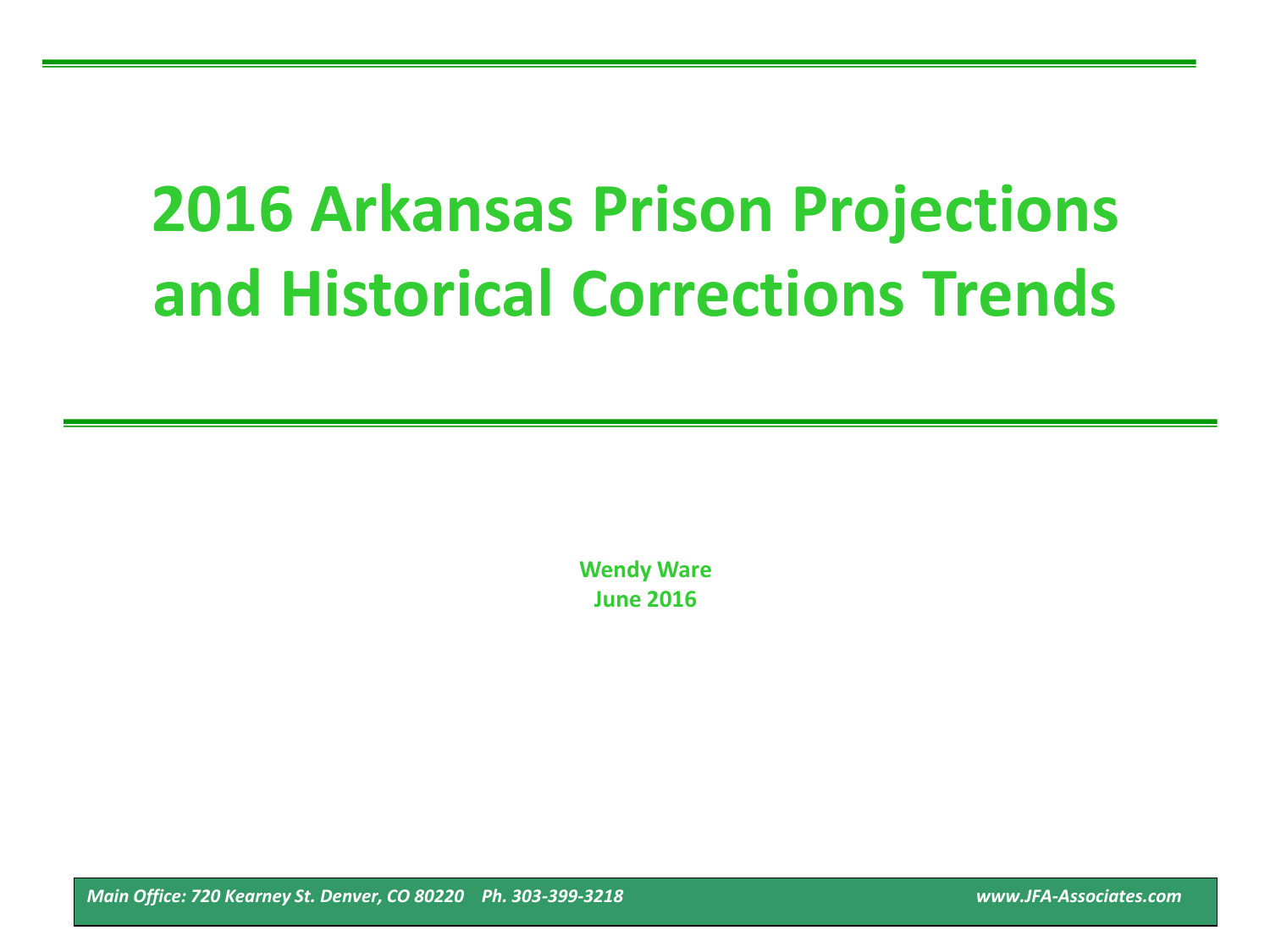

## **Figure 1: Historical Prison Population 2005-2015**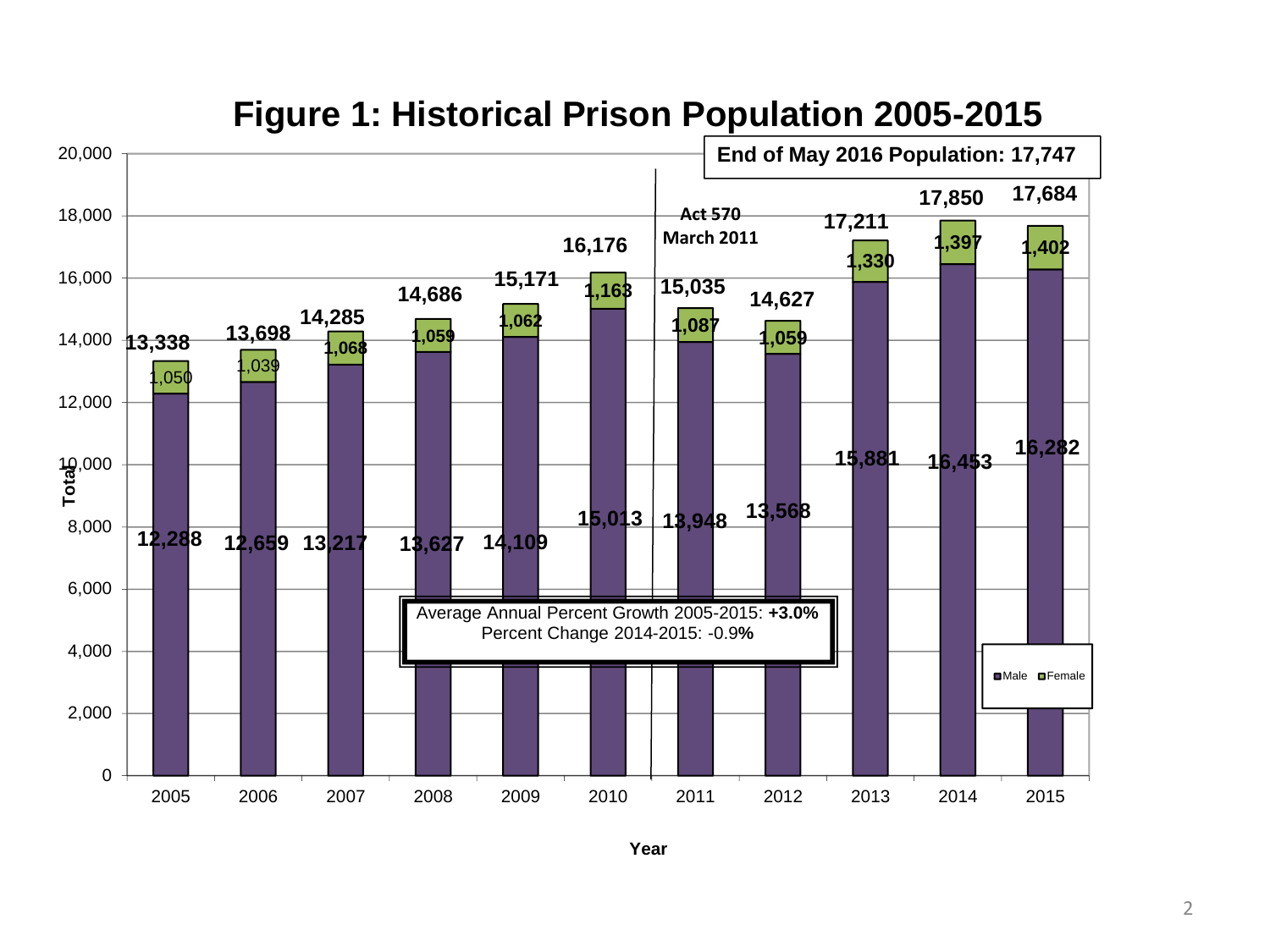# **Figure 2: Historical Annual Change in the Prison Population: 2000-2015**

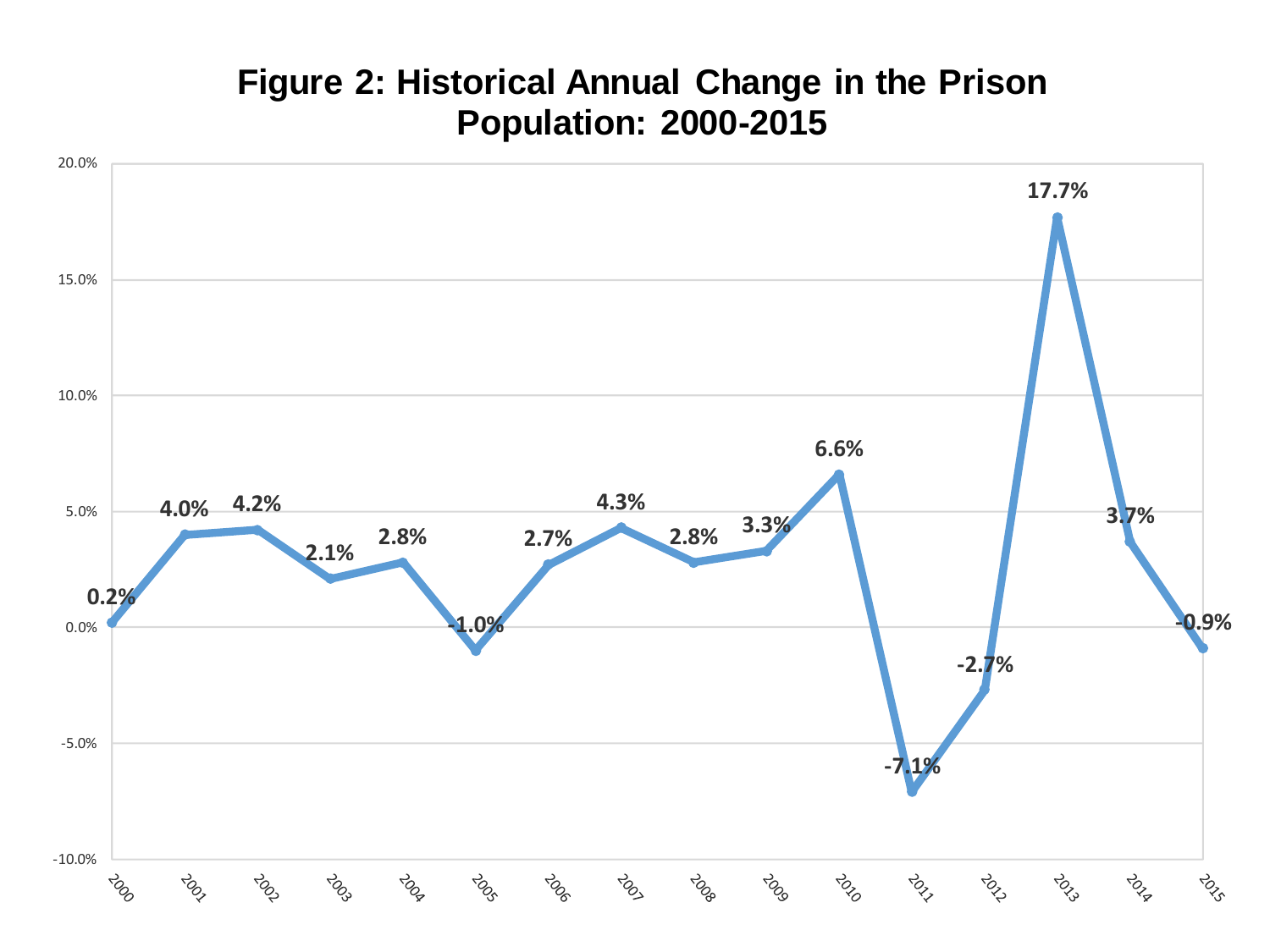# **Figure 3: Historical Admissions to Prison: 2005-2015**

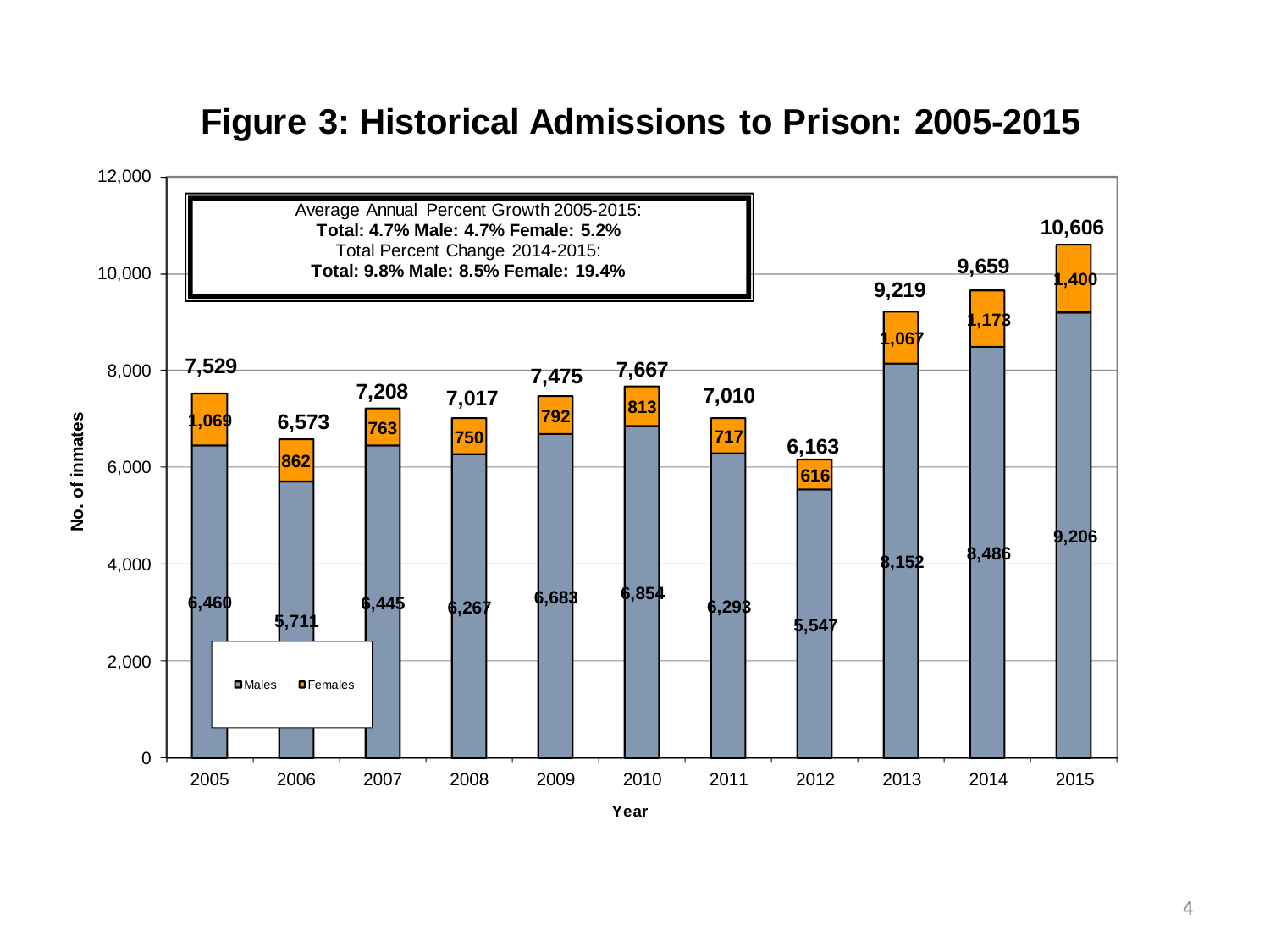# **Figure 4: Historical Annual Change in Admissions: 2006-2015**

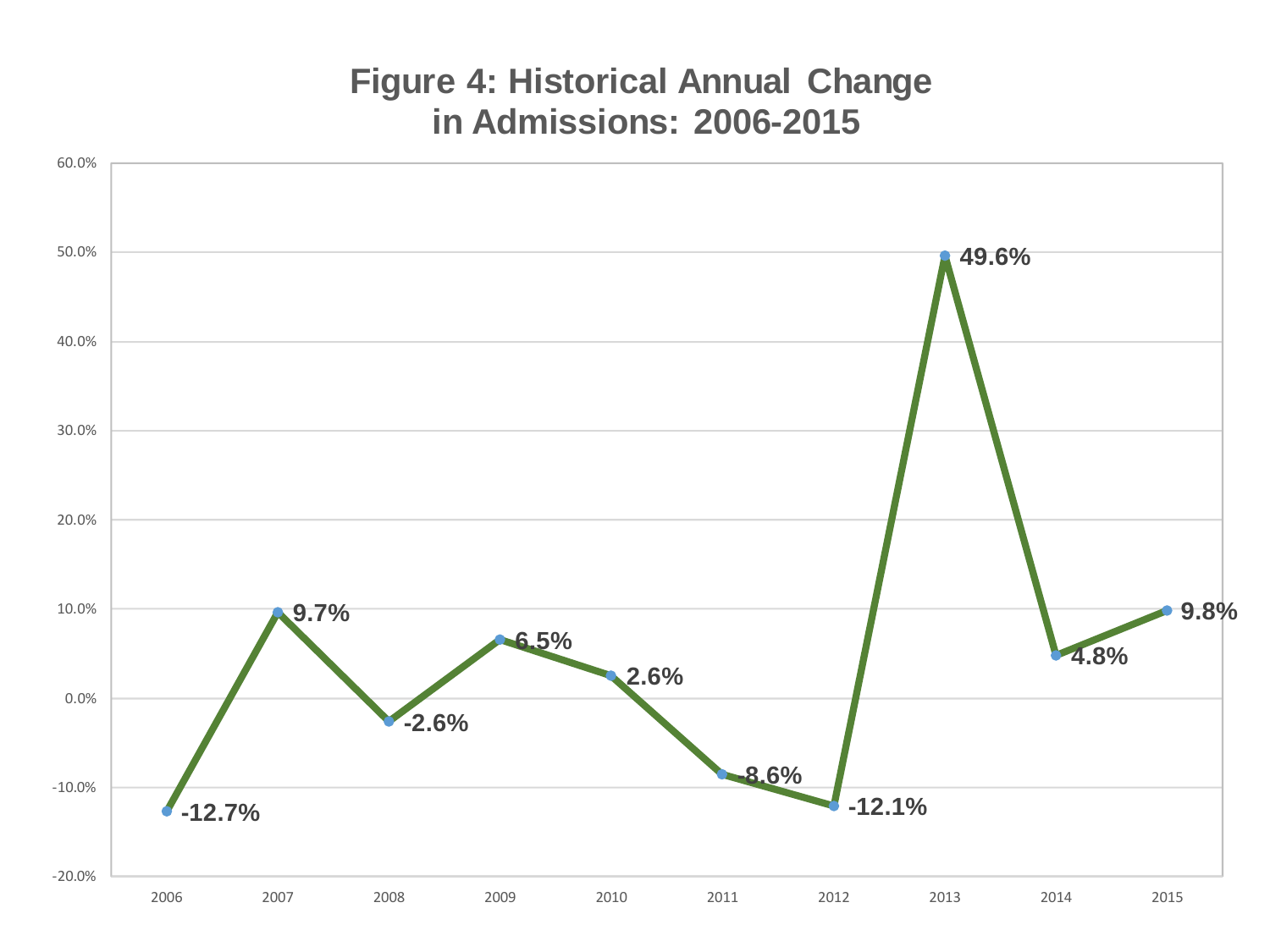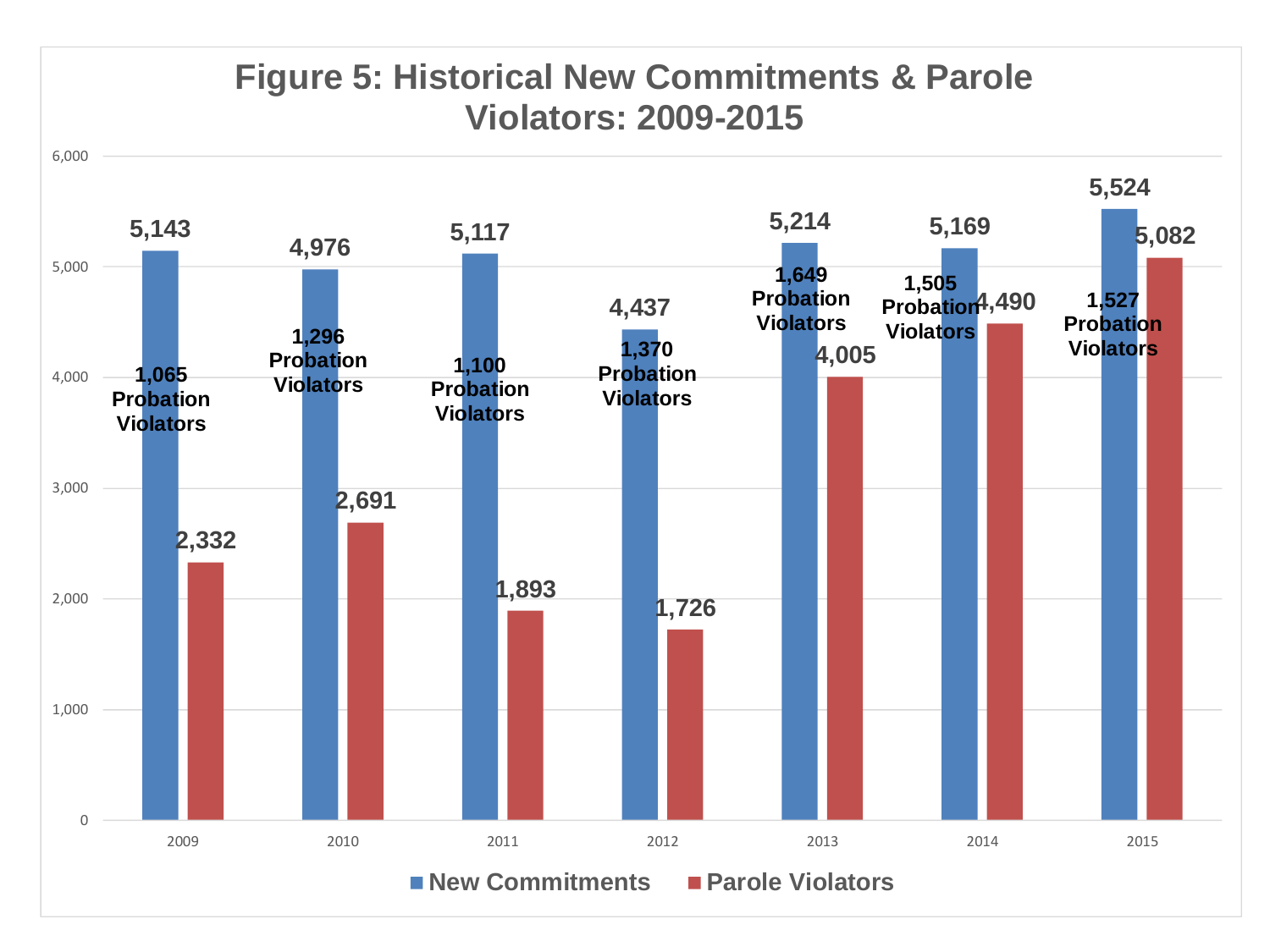### **TABLE 1 (REPORT TABLE 11) ARKANSAS DEPARTMENT OF CORRECTION HISTORICAL ADMISSIONS TO PRISON BY ADMISSION TYPE: 2009-2015**

| Year                          |       | <b>New Commits</b> | Parole Violator |        |  |
|-------------------------------|-------|--------------------|-----------------|--------|--|
|                               | Male  | Female             | Male            | Female |  |
| 2009                          | 4,523 | 620                | 2,160           | 172    |  |
| 2010                          | 4,370 | 606                | 2,484           | 207    |  |
| 2011                          | 4,540 | 577                | 1,753           | 140    |  |
| 2012                          | 3,914 | 523                | 1,633           | 93     |  |
| 2013                          | 4,481 | 733                | 3,671           | 334    |  |
| 2014                          | 4,347 | 822                | 4,139           | 351    |  |
| 2015                          | 4,593 | 931                | 4,613           | 469    |  |
| Average % Change<br>2009-2015 | 0.6%  | 8.2%               | 21.3%           | 42.0%  |  |
| % Change<br>2014-2015         | 5.7%  | 13.3%              | 11.5%           | 33.6%  |  |

*Source: ADC data extract admission file*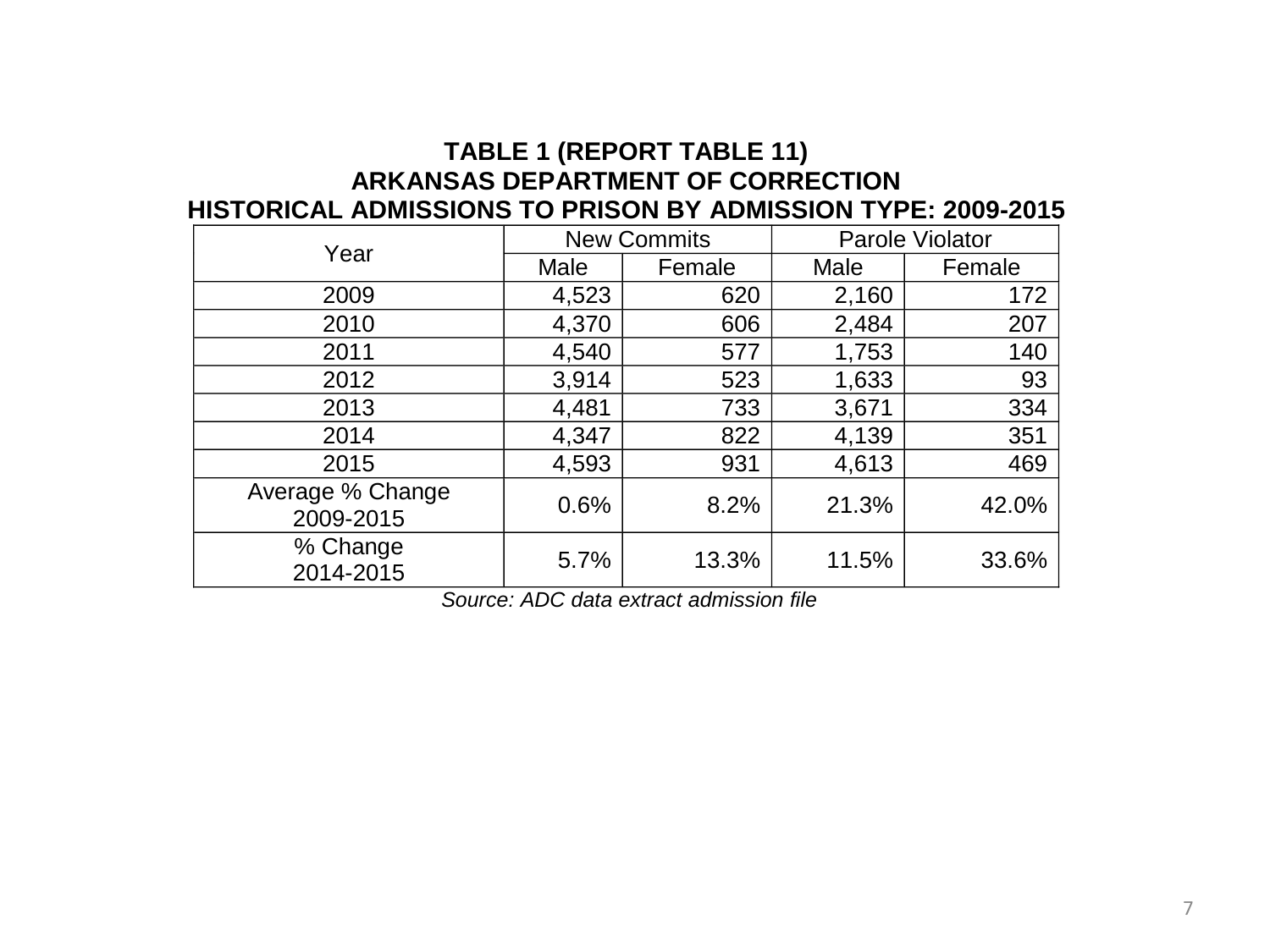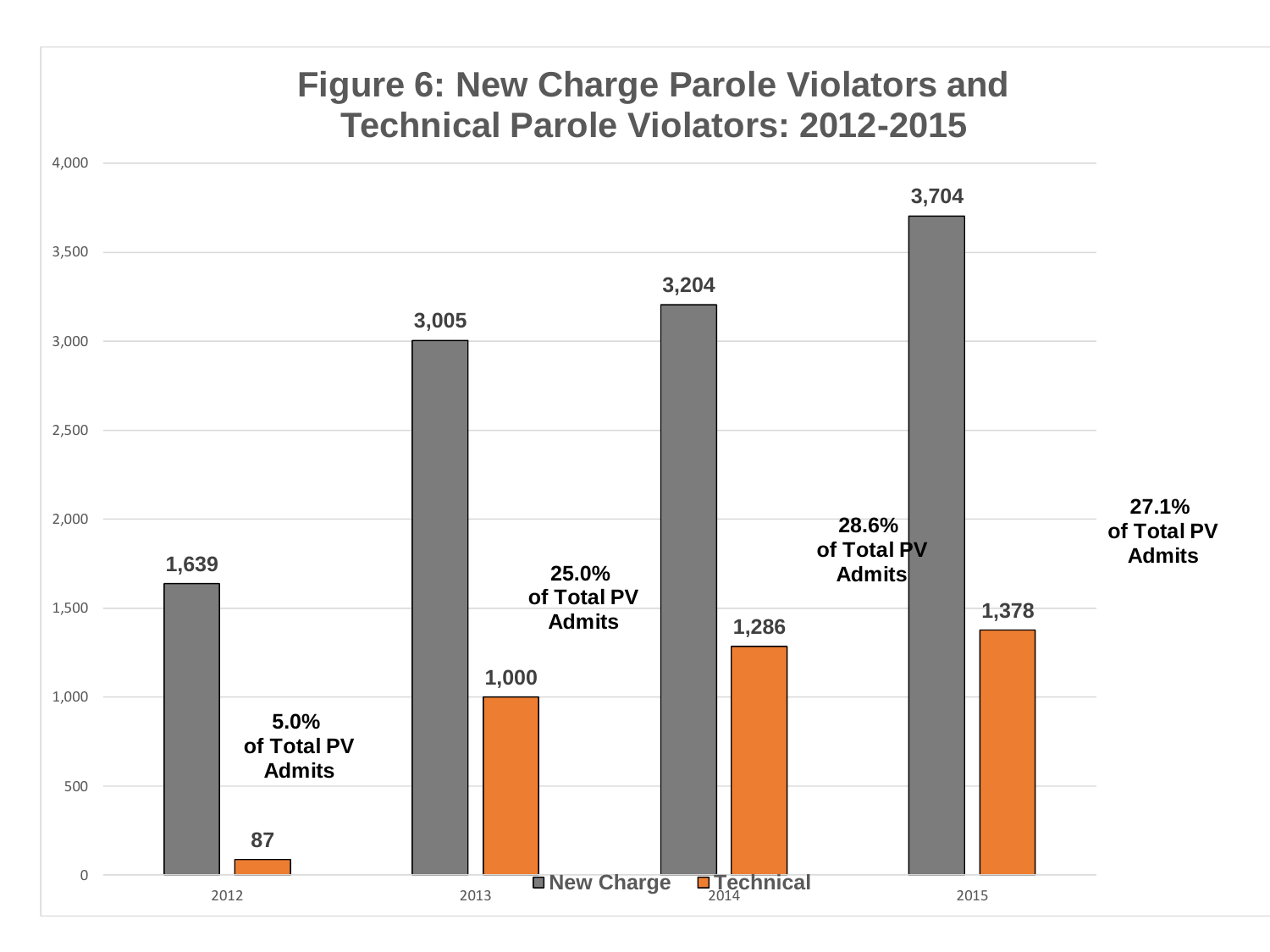# **Figure 7: Parole Hearings and Number of Revocations to ADC January 2013 – December 2015**

| 600                                                               |            |            |            |            |            |            |            |            |            |            |            |            |
|-------------------------------------------------------------------|------------|------------|------------|------------|------------|------------|------------|------------|------------|------------|------------|------------|
| — Number of Hearings —■— Revoked to ADC —▲— Waivers to ADC<br>500 |            |            |            |            |            |            |            |            |            |            |            |            |
| 400                                                               |            |            |            |            |            |            |            |            |            |            |            |            |
| 300                                                               |            |            |            |            |            |            |            |            |            |            |            |            |
| 200                                                               |            |            |            |            |            |            |            |            |            |            |            |            |
| 100                                                               |            |            |            |            |            |            |            |            |            |            |            |            |
| $\boldsymbol{0}$                                                  |            |            |            |            |            |            |            |            |            |            |            |            |
|                                                                   |            |            |            |            |            |            |            |            |            |            |            |            |
|                                                                   | Jan-       | Apr-       | Jul-       | Oct-       | Jan-       | Apr-       | Jul-       | Oct-       | Jan-       | Apr-       | Jul-       | Oct-       |
| Quarter                                                           | Mar<br>'13 | Jun<br>'13 | Sep<br>'13 | Dec<br>'13 | Mar<br>'14 | Jun<br>'14 | Sep<br>'14 | Dec<br>'14 | Mar<br>'15 | Jun<br>'15 | Sep<br>'15 | Dec<br>'15 |
| Average<br><b>Revocations</b><br>to ADC per<br>month              | 22         | 52         | 142        | 109        | 139        | 101        | 90         | 99         | 121        | 109        | 110        | 82         |
| Average<br>Waivers to<br>ADC per<br>month                         | 162        | 90         | 340        | 397        | 248        | 270        | 334        | 365        | 398        | 393        | 312        | 253        |
| <b>Total Average</b><br>Returns to<br>ADC per<br>month            | 184        | 142        | 482        | 506        | 387        | 371        | 424        | 464        | 519        | 502        | 422        | 335        |

*Arkansas Parole Board and ACC parole revocation extract file*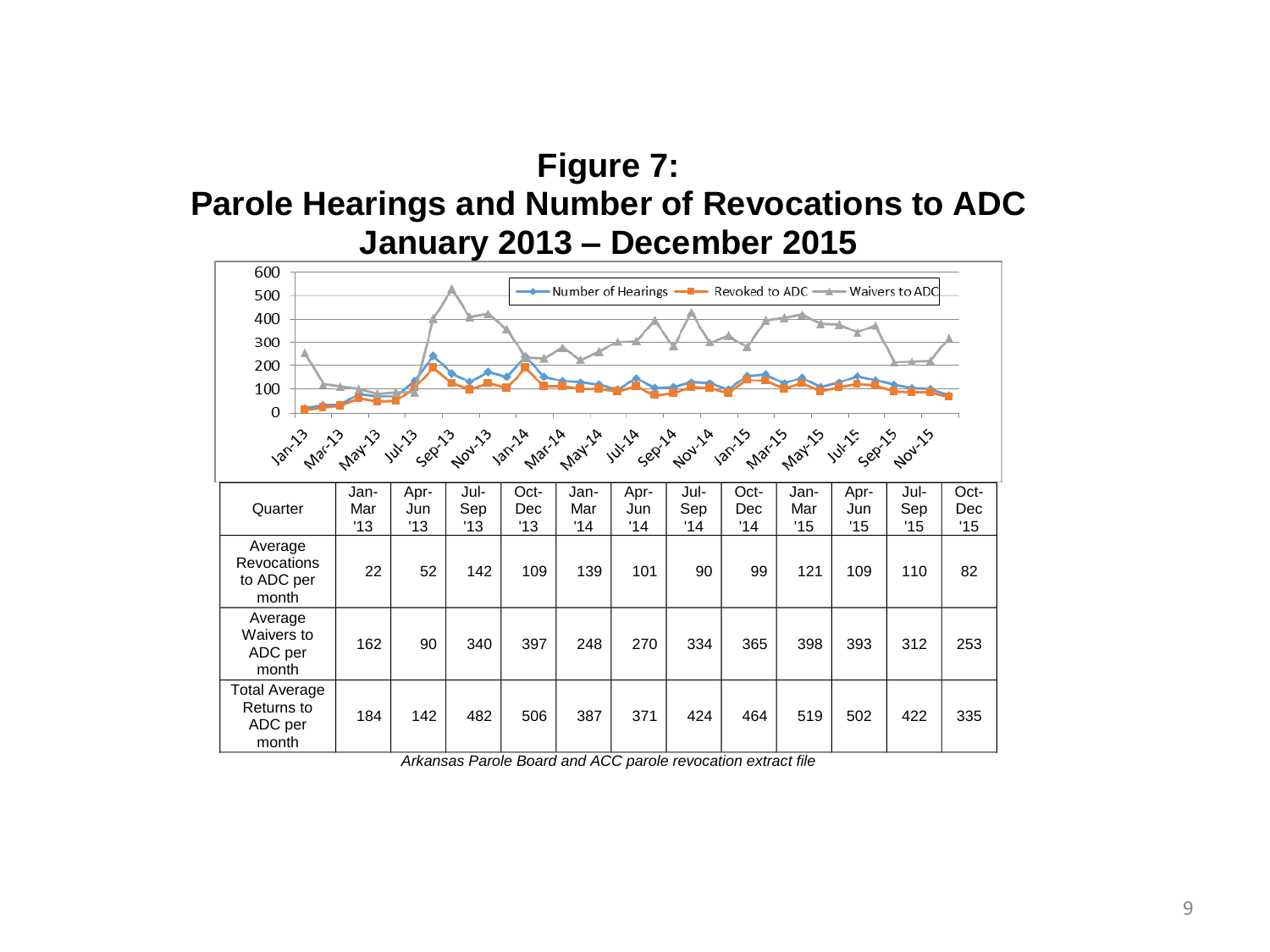#### **TABLE 2 (REPORT TABLE 1) PAROLE VIOLATORS ADMITTED TO ADC 2012 - 2015**

| <b>Seriousness</b><br>Level | <b>Parole Violator Admissions</b> |       |       | <b>Average LOS of Parole</b><br><b>Difference</b><br><b>Violator Releases*</b><br>2012 vs. |       |                |                          | <b>Bed</b><br>space<br><b>Impact</b> |                          |       |
|-----------------------------|-----------------------------------|-------|-------|--------------------------------------------------------------------------------------------|-------|----------------|--------------------------|--------------------------------------|--------------------------|-------|
|                             | 2012                              | 2013  | 2014  | 2015                                                                                       | 2015  | 2012           | 2013                     | 2014                                 | 2015                     |       |
| <b>Males</b>                | 1,633                             | 3,671 | 4,139 | 4,613                                                                                      | 2,980 | 19.5           | 19                       | 13.1                                 | 13.3                     | 2,459 |
| SL group 1-6                | 890                               | 2,425 | 2,833 | 3,243                                                                                      | 2,353 | 17.8           | 15.6                     | 11.1                                 | 11.2                     | 1,707 |
| SL group 7-10               | 657                               | 1,180 | 02    | 1,150                                                                                      | 493   | 24.2           | 25.3                     | 17.7                                 | 17.1                     | 314   |
| Other                       | 86                                | 66    | 204   | 220                                                                                        | 134   | $\blacksquare$ | -                        |                                      |                          |       |
| Females                     | 93                                | 334   | 351   | 469                                                                                        | 376   | 17             | 13.9                     | 9.3                                  | 10.5                     | 279   |
| SL group 1-6                | 66                                | 242   | 263   | 363                                                                                        | 297   | 16.2           | 13.2                     | 8.5                                  | 9.3                      | 192   |
| SL group 7-10               | 26                                | 90    | 76    | 92                                                                                         | 66    | 18.5           | 16.2                     | 12.1                                 | 13.6                     | 64    |
| Other                       |                                   | ⌒     | 12    | 14                                                                                         | 13    | -              | $\overline{\phantom{a}}$ | $\overline{\phantom{a}}$             | $\overline{\phantom{0}}$ | -     |
| <b>Total</b>                | 1,726                             | 4,005 | 4,490 | 5,082                                                                                      | 3,356 | 19.4           | 18.6                     | 12.9                                 | 13.0                     | 2,715 |

*Source: ADC data extract admissions files; 'Other' includes: lifers, 50%ers & 70%ers and cases with an unknown seriousness level, 'Other' is excluded from the average LOS calculation*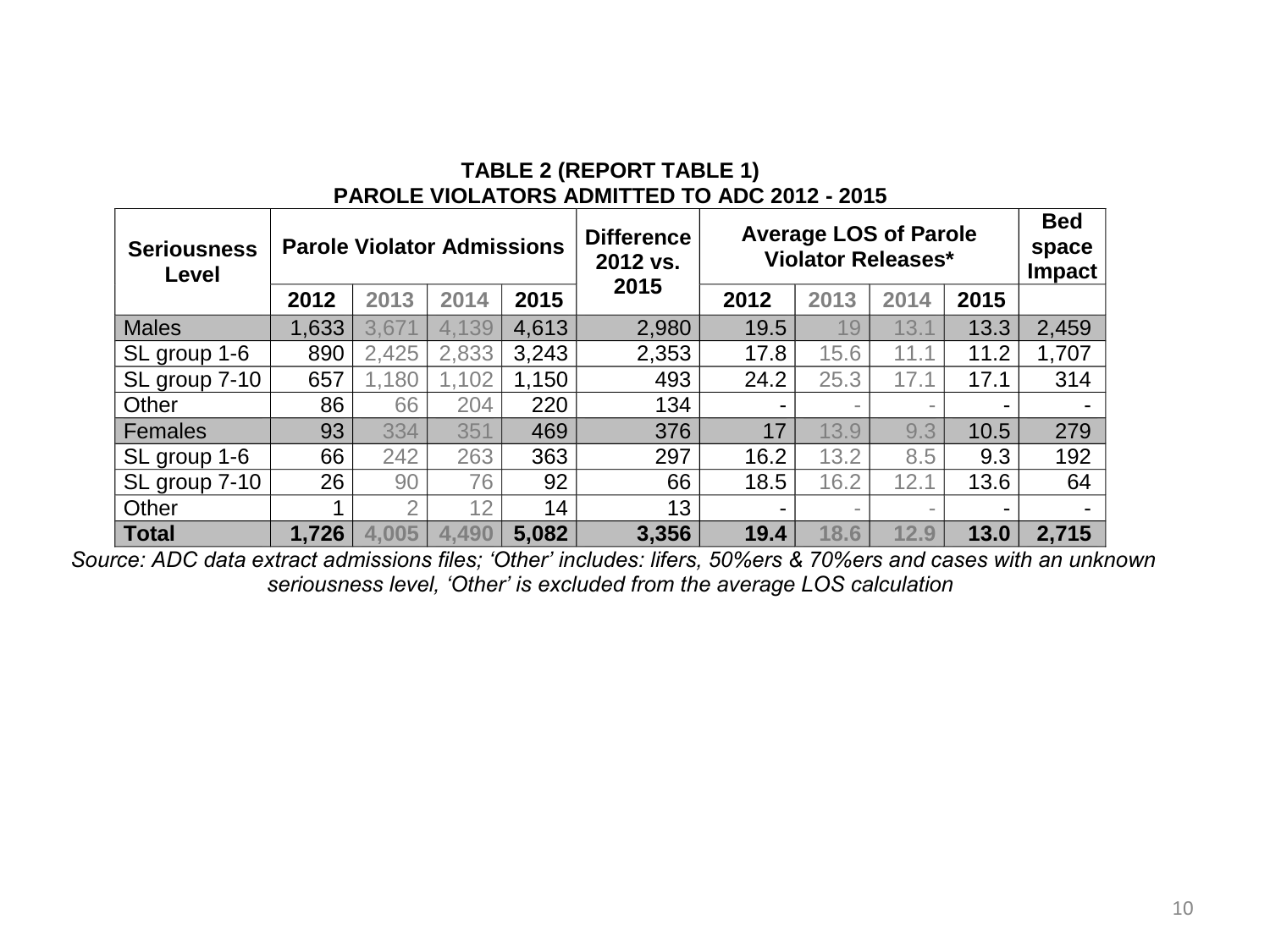# **Figure 8: Historical and Projected Parole Violator Admissions 2009-2016**

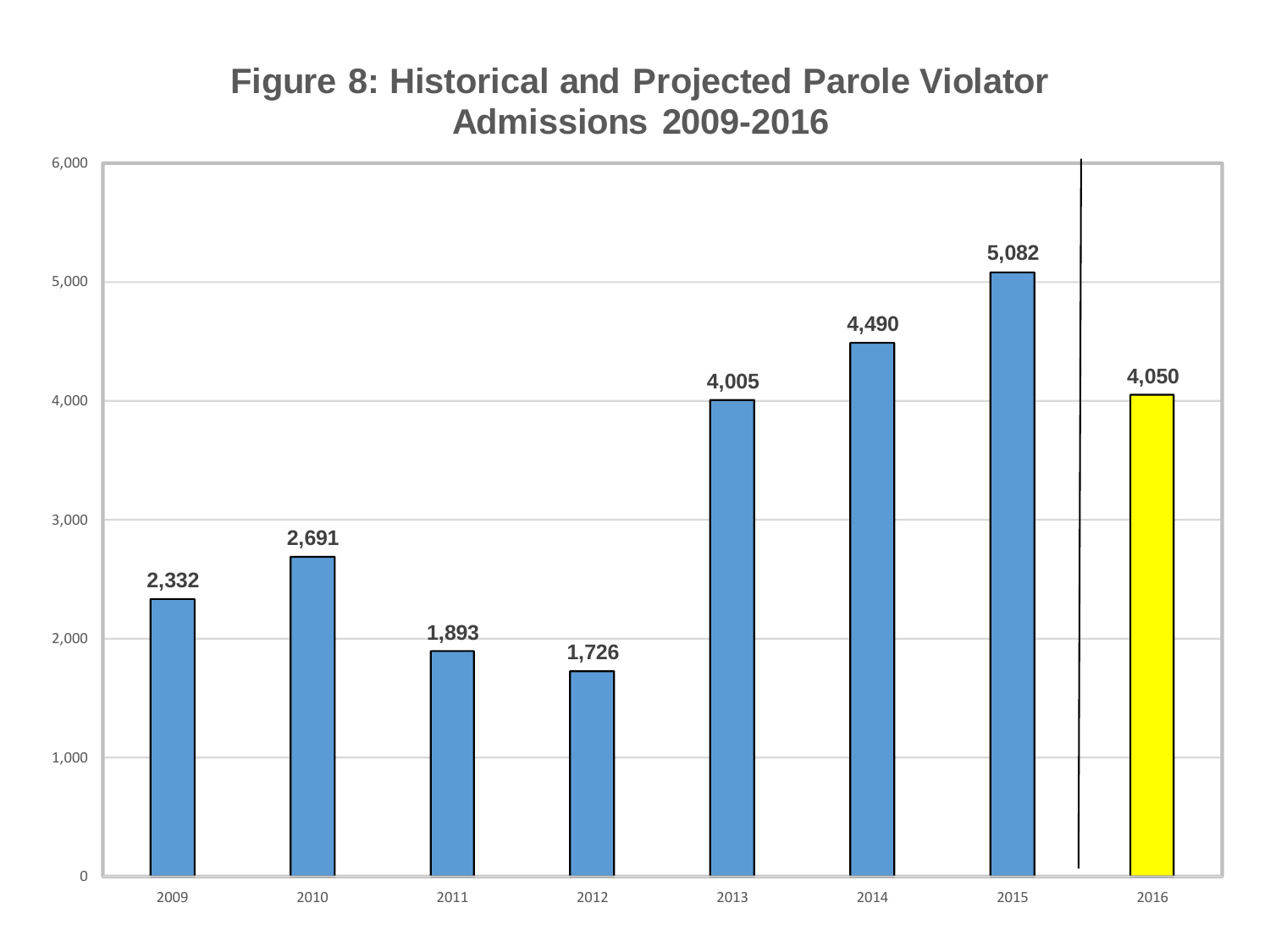## **TABLE 3 (REPORT TABLE 3) NEW COMMITMENTS ADMITTED TO ADC 2012 - 2015**

| <b>Seriousness</b> |       | <b>New Commitments</b> |       |       |                     |  |
|--------------------|-------|------------------------|-------|-------|---------------------|--|
| Level              | 2012  | 2013                   | 2014  | 2015  | Change<br>2012-2015 |  |
|                    | 4     | 0                      | 3     | 4     | 0.0%                |  |
| $\overline{2}$     | 197   | 217                    | 270   | 282   | 43.1%               |  |
| 3                  | 777   | 1,063                  | 1,330 | 1507  | 94.0%               |  |
| $\overline{4}$     | 732   | 826                    | 842   | 876   | 19.7%               |  |
| 5                  | 460   | 494                    | 586   | 586   | 27.4%               |  |
| 6                  | 810   | 1,102                  | 1,146 | 1174  | 44.9%               |  |
| 7                  | 361   | 505                    | 418   | 441   | 22.2%               |  |
| 8                  | 634   | 463                    | 361   | 325   | $-48.7%$            |  |
| 9                  | 233   | 250                    | 115   | 117   | $-49.8%$            |  |
| 10                 | 135   | 121                    | 55    | 54    | $-60.0%$            |  |
| Other              | 94    | 173                    | 43    | 158   | 68.1%               |  |
| <b>Total</b>       | 4,437 | 5,214                  | 5,169 | 5,524 | 24.5%               |  |

*Source: ADC data extract admissions files; cases with an unknown seriousness level are included in 'Other'.*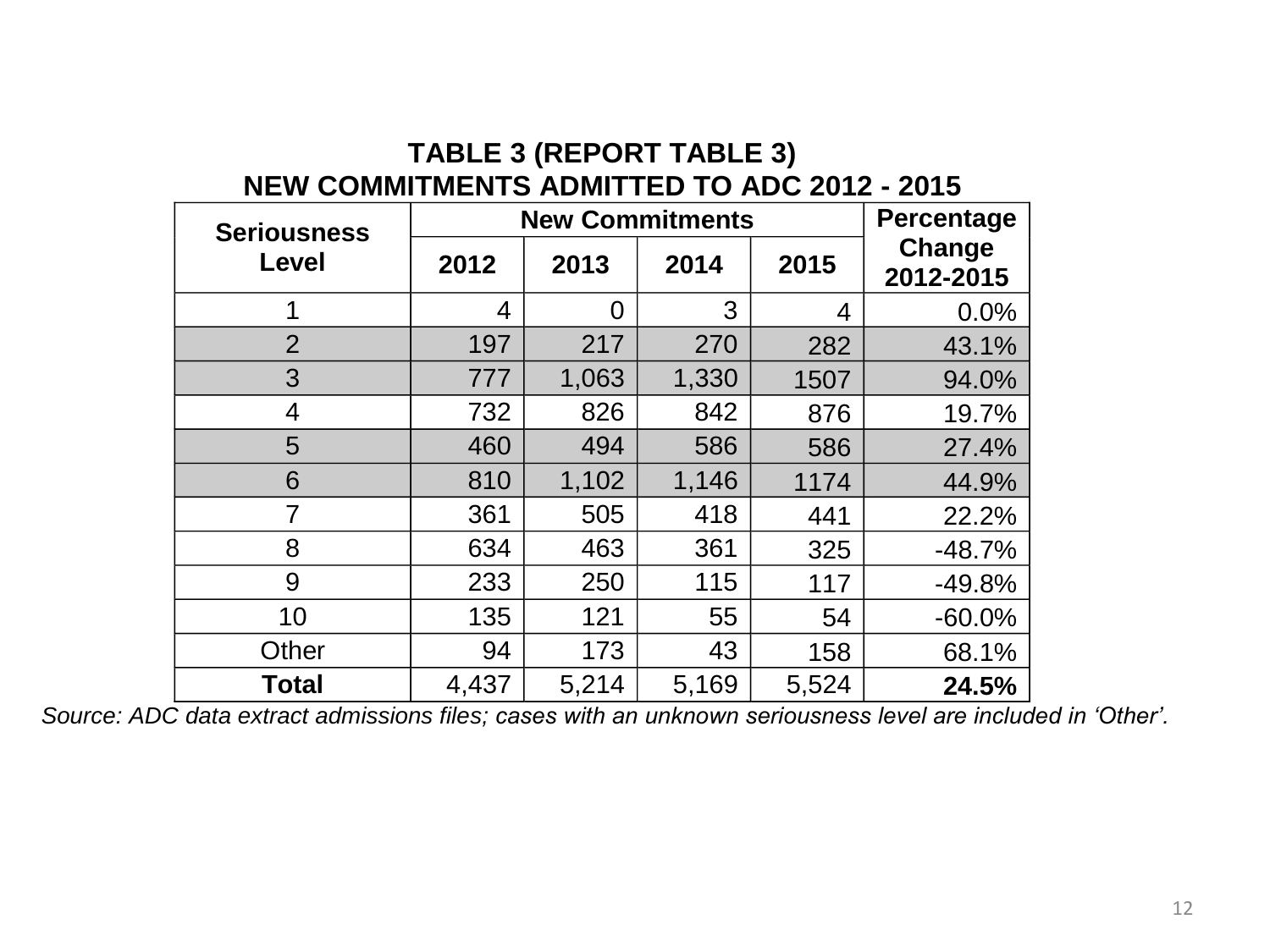### 50 100 150 200 250 300 350 400 450 500 **10 and 11 1 and 2 Average Sentence in Months Commitments by Seriousness Level 2011-2015** ■2015 ■2014 ■2011 **Seriousness Levels** \*Offenders sentenced to Life were omitted.

# **Figure 9: Comparison of Average Sentences for New**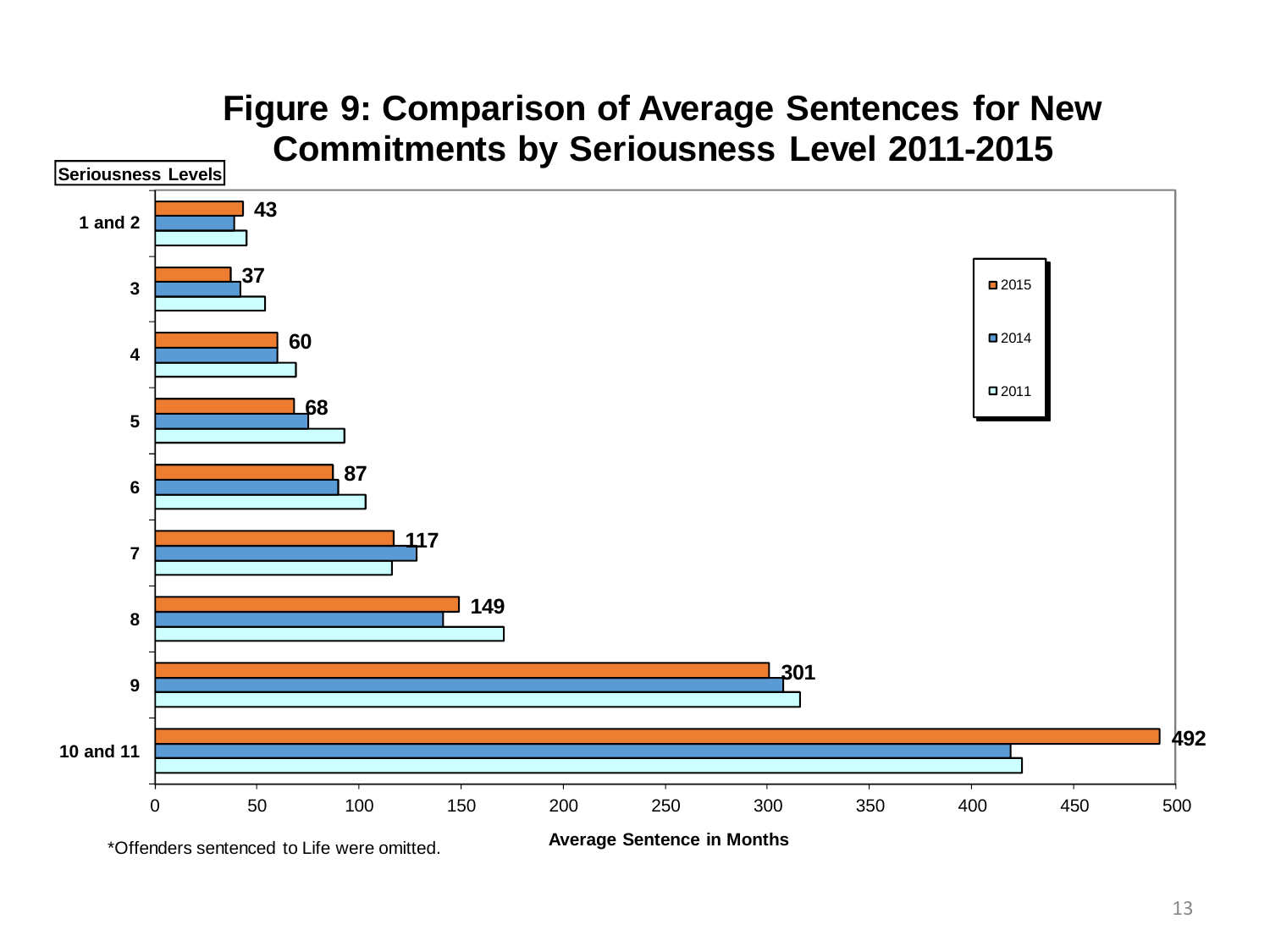#### **TABLE 4 (REPORT TABLE 14) ARKANSAS DEPARTMENT OF CORRECTION HISTORICAL 50/70/100 PERCENT ACTS ADMISSIONS & YEAR END COUNT 2005-2015**

| Year                           | <b>Total</b><br>70%ers<br><b>Admitted</b> | <b>Total</b><br><b>50%ers</b><br><b>Admitted</b> | Avg.<br><b>Sentence</b><br>50 &<br>70%ers<br>(Mos.) | <b>Total End</b><br>of Year<br>70%er | <b>Total End</b><br>of Year<br>50%er | <b>Total</b><br><b>100%ers</b><br>Admitted* |
|--------------------------------|-------------------------------------------|--------------------------------------------------|-----------------------------------------------------|--------------------------------------|--------------------------------------|---------------------------------------------|
| 2005                           | 354                                       |                                                  | 197                                                 | 2,709                                |                                      |                                             |
| 2006                           | 306                                       |                                                  | 225                                                 | 2,736                                |                                      |                                             |
| 2007                           | 249                                       | $\overline{\phantom{0}}$                         | 225                                                 | 2,762                                |                                      |                                             |
| 2008                           | 274                                       |                                                  | 257                                                 | 2,788                                |                                      |                                             |
| 2009                           | 232                                       | 109                                              | 263                                                 | 2,561                                | 406                                  |                                             |
| 2010                           | 313                                       | 156                                              | 250                                                 | 2,694                                | 437                                  |                                             |
| 2011                           | 185                                       | 91                                               | 236                                                 | n/a                                  | n/a                                  |                                             |
| 2012                           | 200                                       | 54                                               | 260                                                 | n/a                                  | 369                                  | 35                                          |
| 2013                           | 211                                       | 61                                               | 236                                                 | 2,675                                | 349                                  | 40                                          |
| 2014                           | 241                                       | 73                                               | 229                                                 | 2,662                                | 333                                  | 30                                          |
| 2015                           | 238                                       | 100                                              | 228                                                 | 2,777                                | 278                                  | 38                                          |
| Numeric<br>Change<br>2005-2015 | $-116$                                    |                                                  | 31                                                  | 68                                   |                                      |                                             |
| Percent<br>Change<br>2005-2015 | $-32.8%$                                  |                                                  | 15.7%                                               | 2.5%                                 |                                      |                                             |
| Percent<br>Change<br>2014-2015 | $-1.2%$                                   | 37.0%                                            | $-0.4%$                                             | 4.3%                                 | $-16.5%$                             | 26.7%                                       |

*Source: ADC data extract admission and stock files; \*Note This is the first year that Act 1805 persons admitted have been included in this table*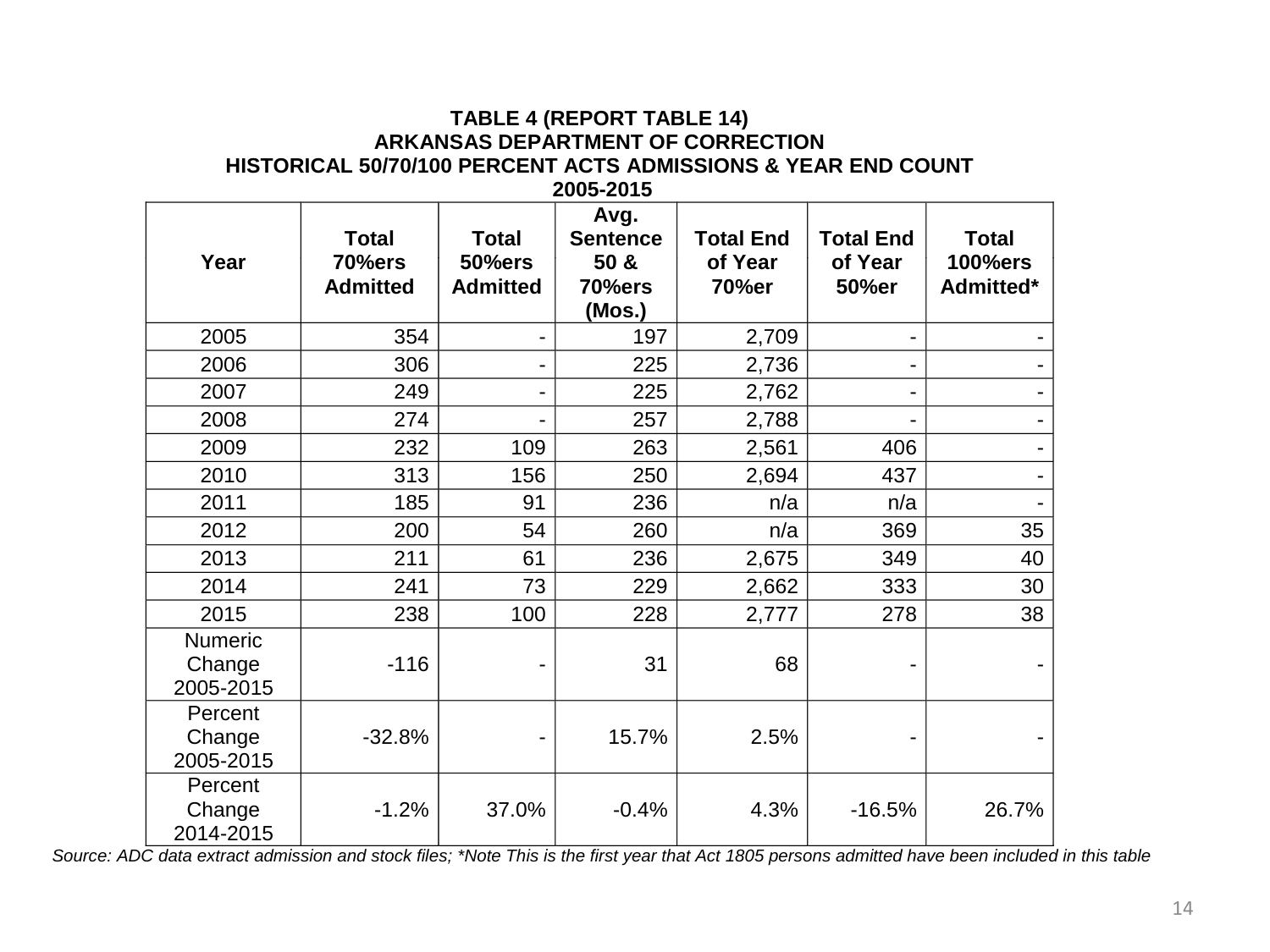#### **TABLE 5 (REPORT TABLE 8) EPA RELEASES CY 2005-2015**

| Year | Act<br>1721 | <b>Act 418</b> | <b>Total</b> |
|------|-------------|----------------|--------------|
| 2005 | 106         | 1,540          | 1,646        |
| 2006 | 196         | 1,493          | 1,689        |
| 2007 | 294         | 1,806          | 2,100        |
| 2008 | 369         | 1,708          | 2,077        |
| 2009 | 512         | 1,756          | 2,268        |
| 2010 | 319         | 1,853          | 2,172        |
| 2011 | 319         | 2,023          | 2,297        |
| 2012 | 169         | 2,478          | 2,647        |
| 2013 | 201         | 2,672          | 2,873        |
| 2014 | 437         | 2,470          | 2,907        |
| 2015 | 368         | 2,380          | 2,748        |

*Source: ADC data runs from EOMIS*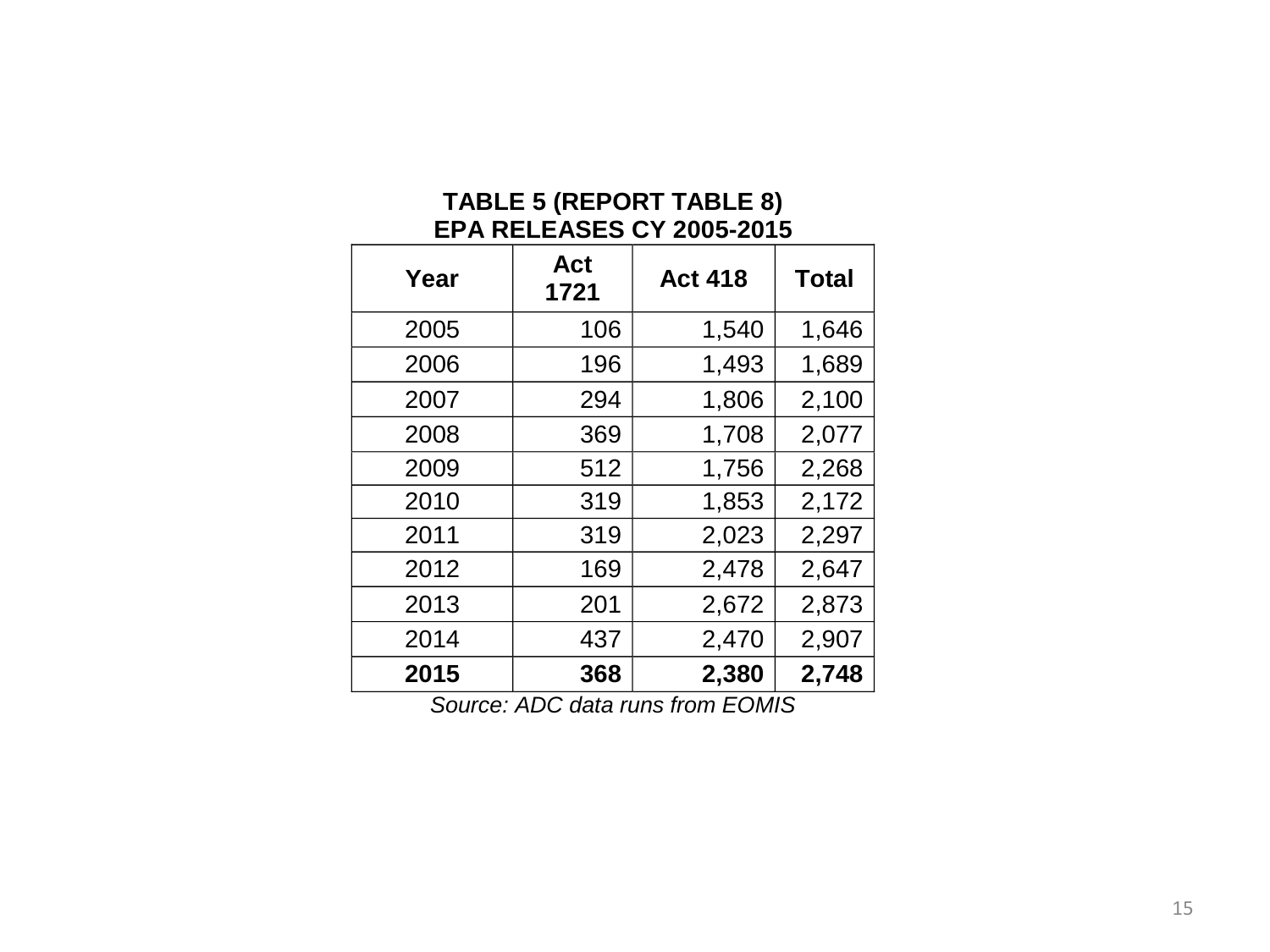### **TABLE 6 (REPORT TABLE 18) ARKANSAS DEPARTMENT OF CORRECTION**

#### **OFFENDERS (RELEASED VIA DISCHARGE OR PAROLE) HELD BEYOND TRANSFER ELIGIBILITY DATE BY ID-GROUP IN 2014 & 2015**

| ID-Group*                 | <b>Total Released</b><br>via<br><b>Discharge/Parole</b> | <b>Total Held</b><br><b>Beyond Transfer</b><br><b>Eligibility Date</b> | <b>Percent Held</b><br><b>Beyond</b><br><b>Transfer</b><br><b>Eligibility</b><br><b>Date</b> | For those<br>held beyond<br>TE Date,<br>average # of<br>months held<br>over |  |  |  |
|---------------------------|---------------------------------------------------------|------------------------------------------------------------------------|----------------------------------------------------------------------------------------------|-----------------------------------------------------------------------------|--|--|--|
|                           |                                                         | 2014                                                                   |                                                                                              |                                                                             |  |  |  |
| New Commitments - Males   | 3,205                                                   | 1,596                                                                  | 49.8%                                                                                        | 8.8                                                                         |  |  |  |
| New Commitments - Females | 599                                                     | 400                                                                    | 66.8%                                                                                        | 2.8                                                                         |  |  |  |
| <b>TOTAL</b>              | 3,804                                                   | 1,996                                                                  | 52.5%                                                                                        | 7.6                                                                         |  |  |  |
| 2015                      |                                                         |                                                                        |                                                                                              |                                                                             |  |  |  |
| New Commitments - Males   | 3,432                                                   | 1,828                                                                  | 53.3%                                                                                        | 7.5                                                                         |  |  |  |
| New Commitments - Females | 682                                                     | 384                                                                    | 56.3%                                                                                        | 3.3                                                                         |  |  |  |
| <b>TOTAL</b>              | 4,114                                                   | 2,212                                                                  | 53.8%                                                                                        | 6.8                                                                         |  |  |  |

*\*Excludes those with an offense date before 1/1/1994, lifers, parole violator returns, 50%ers and 70%ers.*

*Source: ADC extract data release files*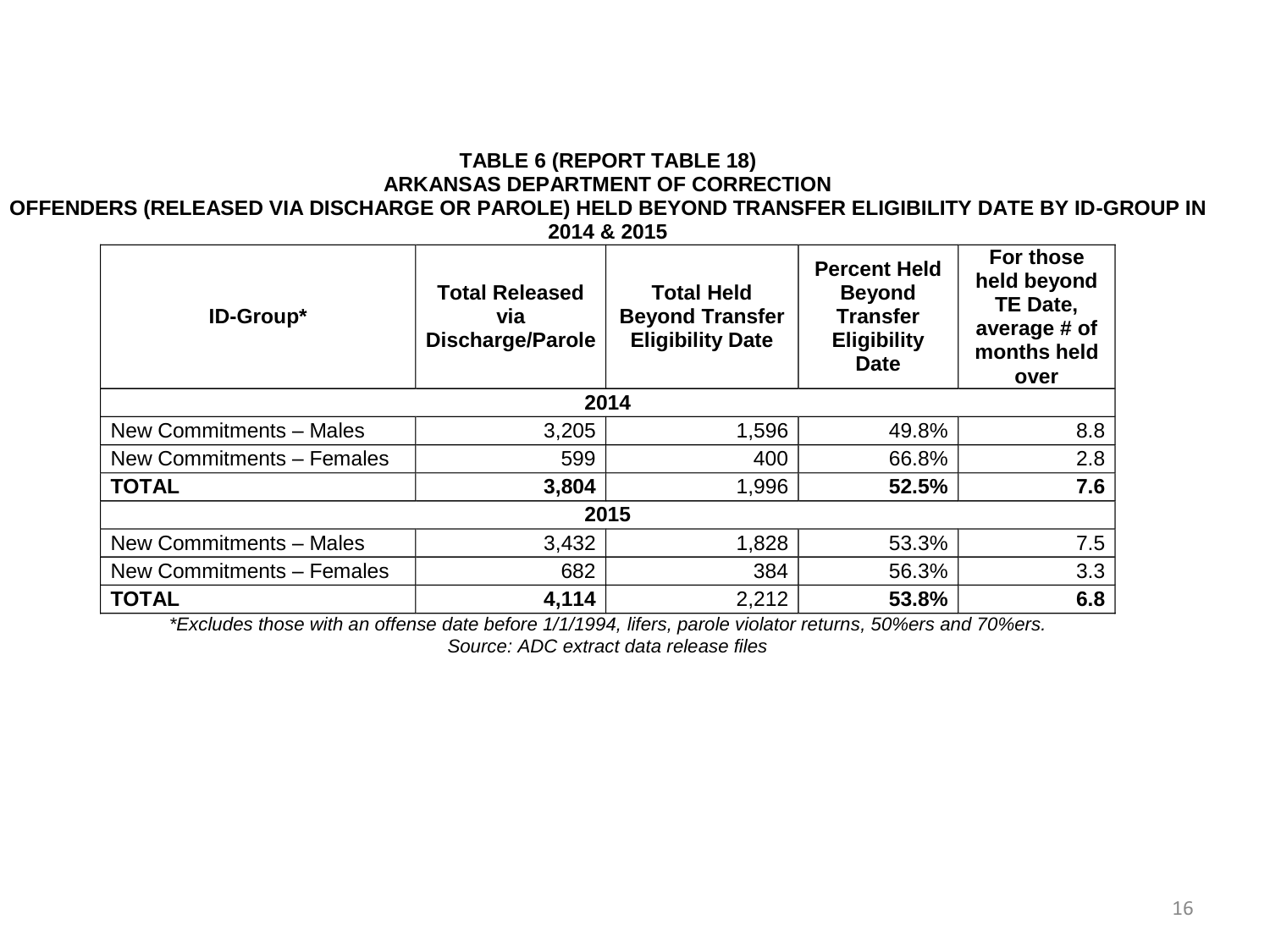

# **Figure 10: Historical & Projected ADC Population**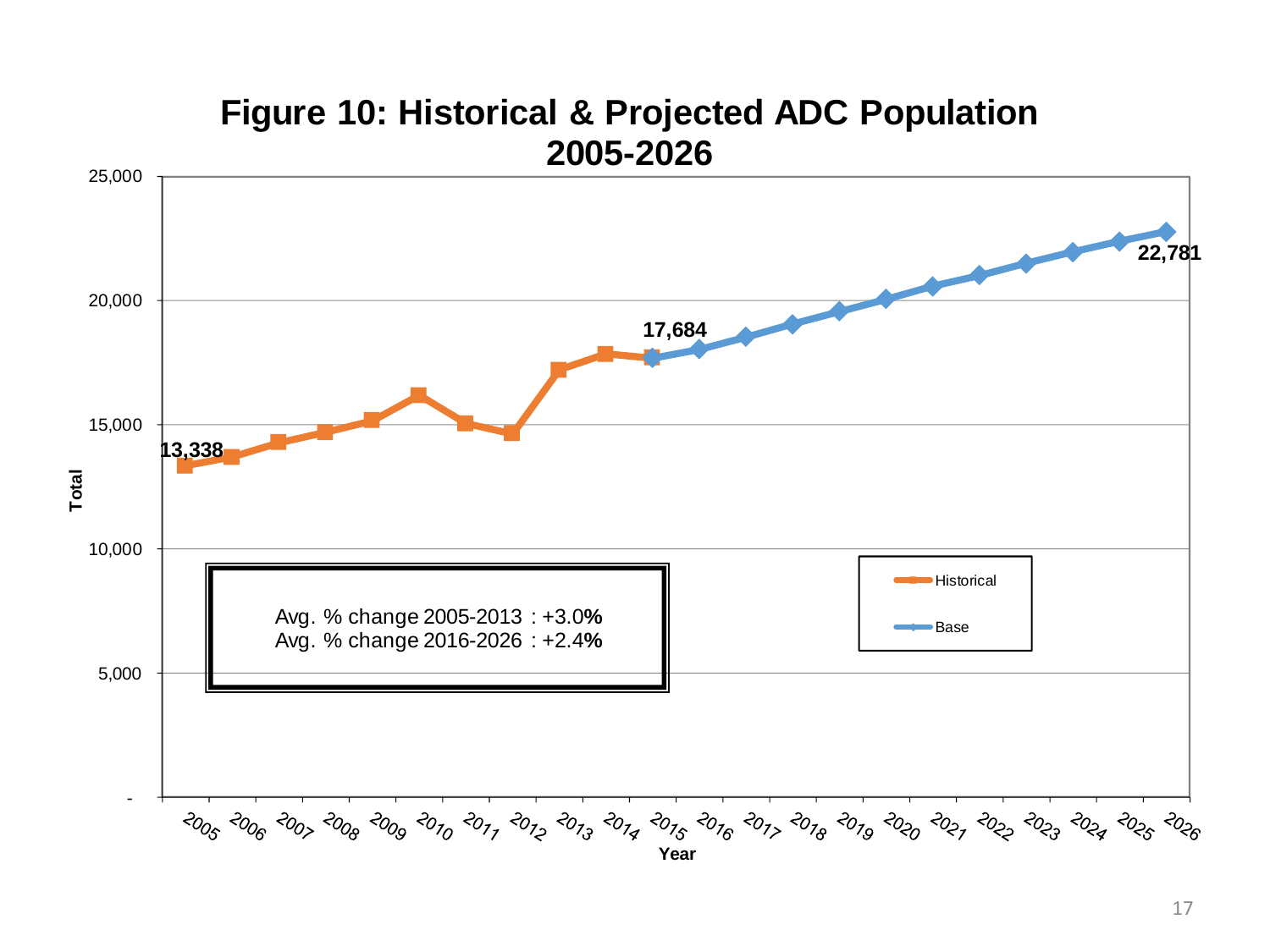

# **Figure 11: Historical Probation Admissions & Year-End**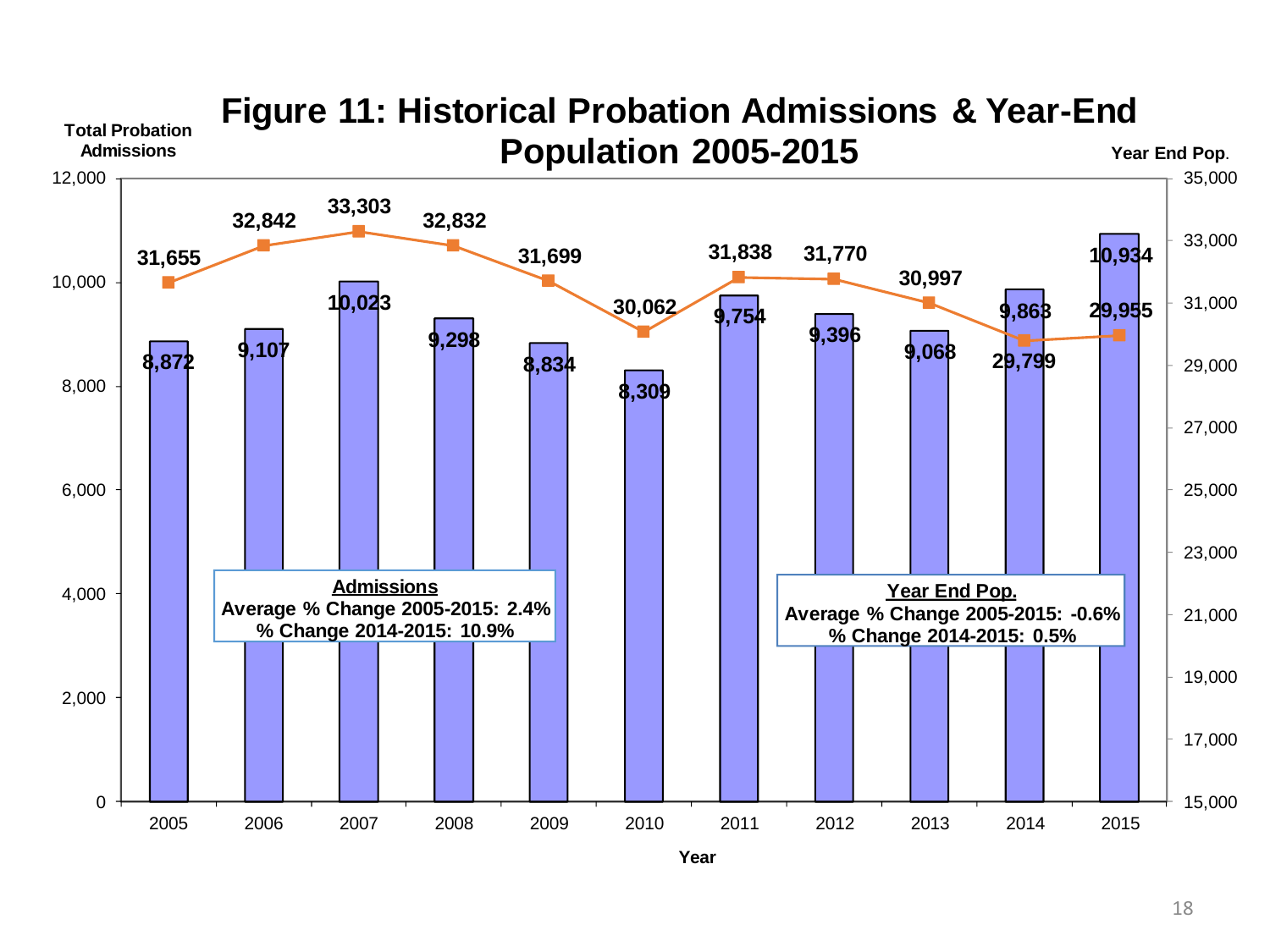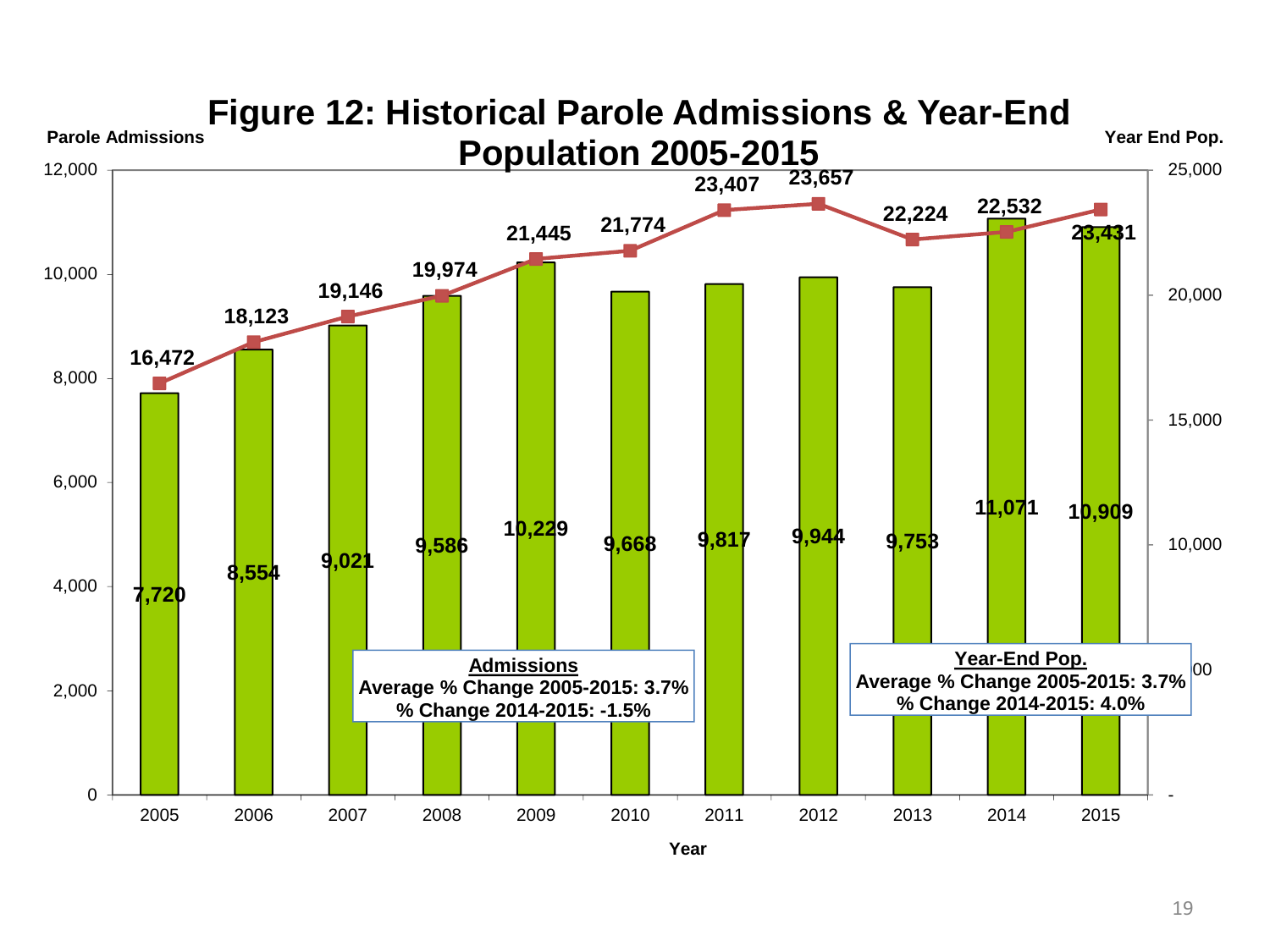## **Figure 13: Comparison of Historical Prison & Probation Admissions 2005-2015**

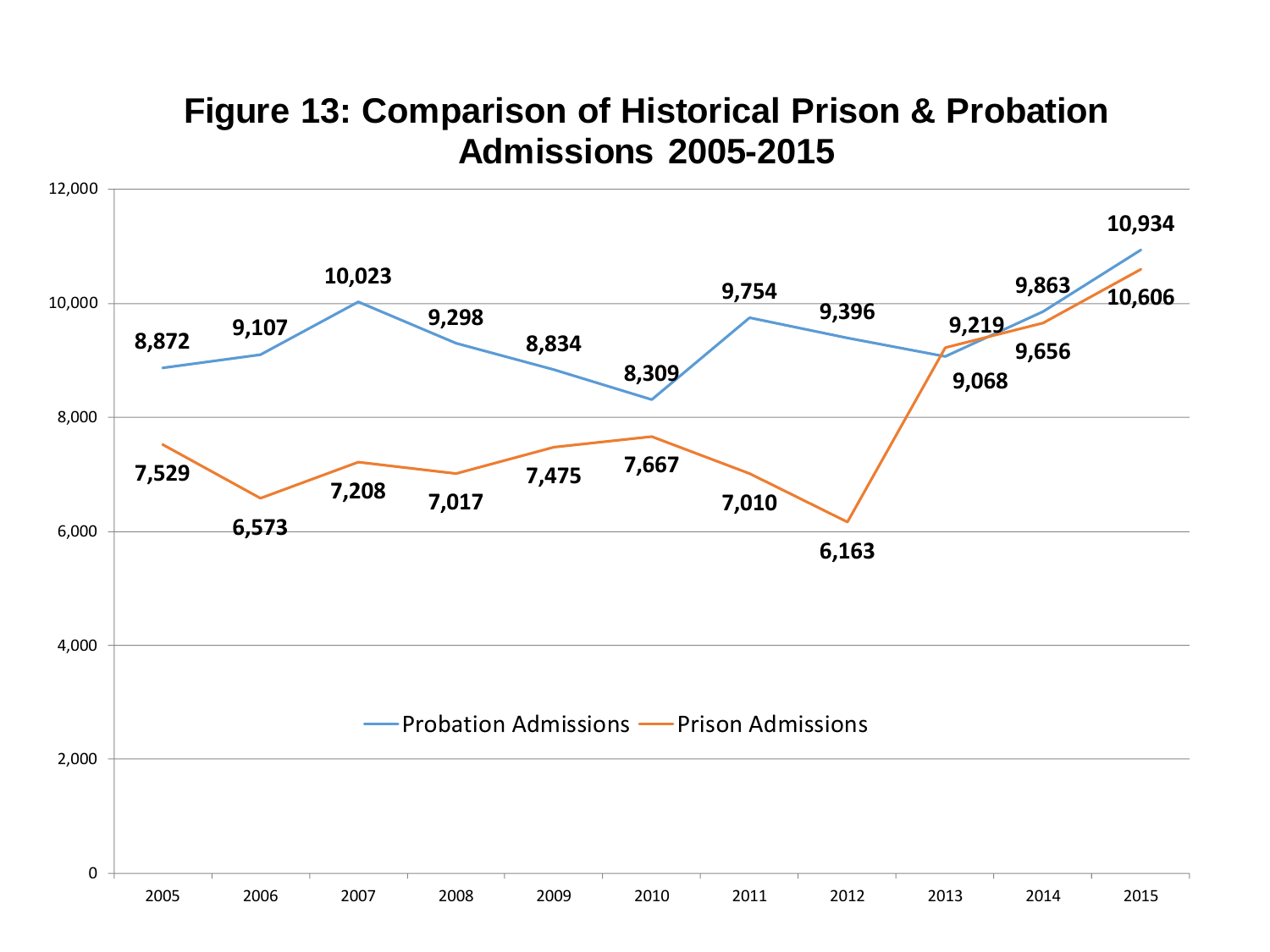## **TABLE 7 COMPARISON OF ARKANSAS AND US PROBATION AND INCARCERATION RATES 2013 & 2014**

| Rate                                                        | <b>Arkansas</b> | US    |  |  |  |  |
|-------------------------------------------------------------|-----------------|-------|--|--|--|--|
| 2014                                                        |                 |       |  |  |  |  |
| Probationers<br>per 100,000<br>residents                    | 1,244           | 1,560 |  |  |  |  |
| <b>Adult Only:</b><br>Prisoners<br>per 100,000<br>residents | 786             | 534   |  |  |  |  |
|                                                             | 2013            |       |  |  |  |  |
| Probationers<br>per 100,000<br>residents                    | 1,298           | 1,596 |  |  |  |  |
| <b>Adult Only:</b><br>Prisoners<br>per 100,000<br>residents | 761             | 541   |  |  |  |  |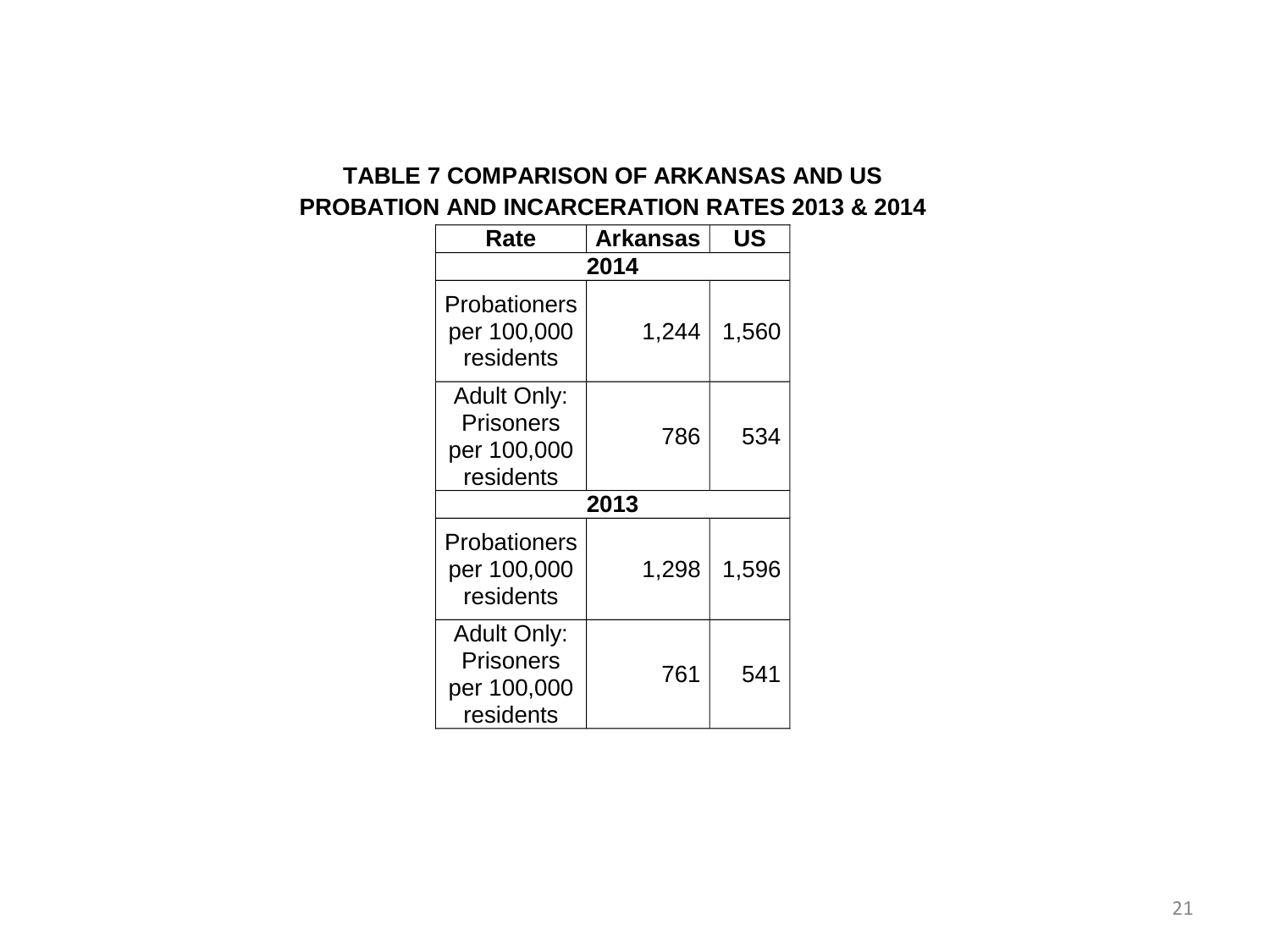

## **Figure 14: Probation Projections: 2015-2026**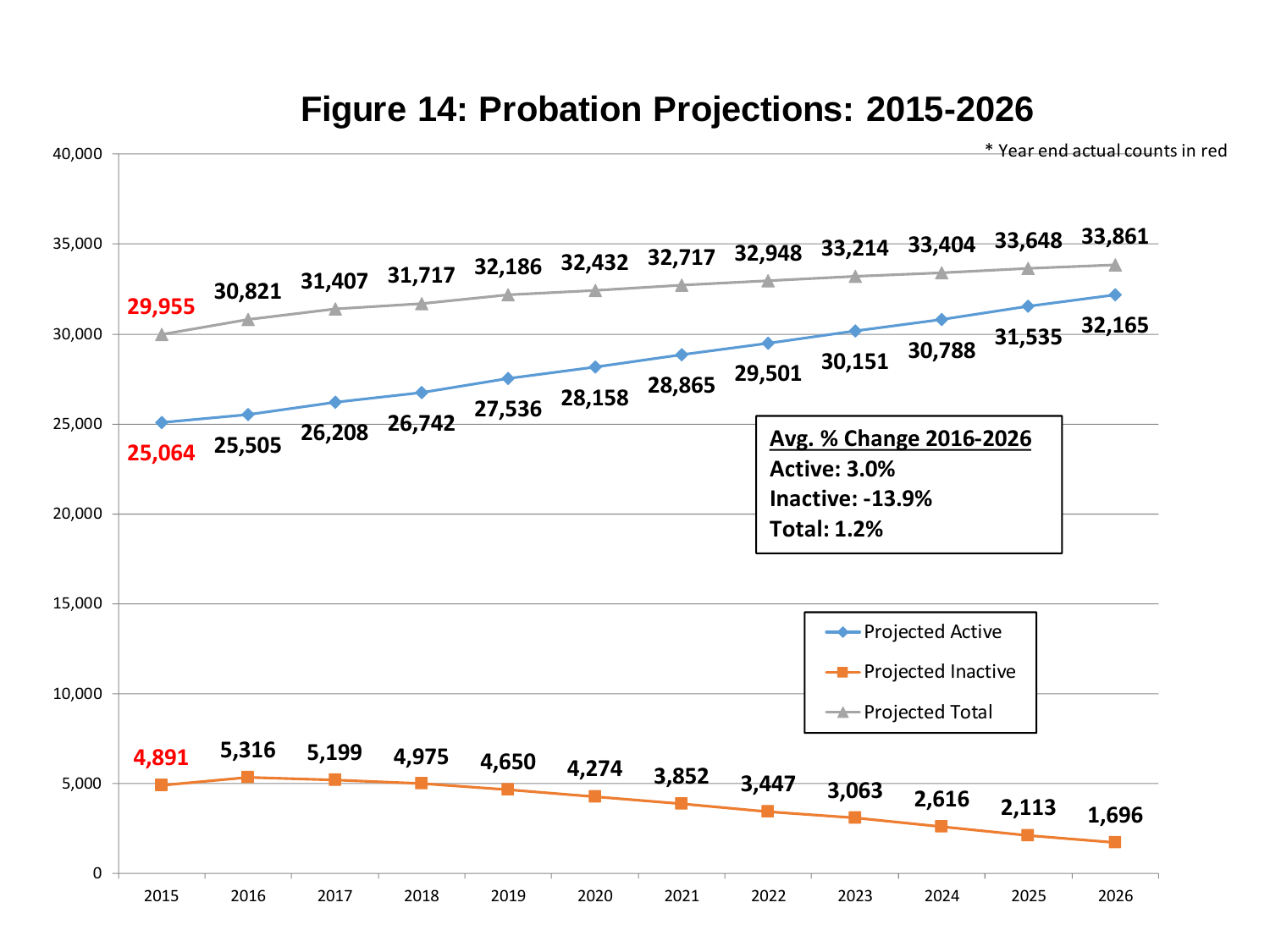## **Figure 15: Parole Projections: 2015-2026**